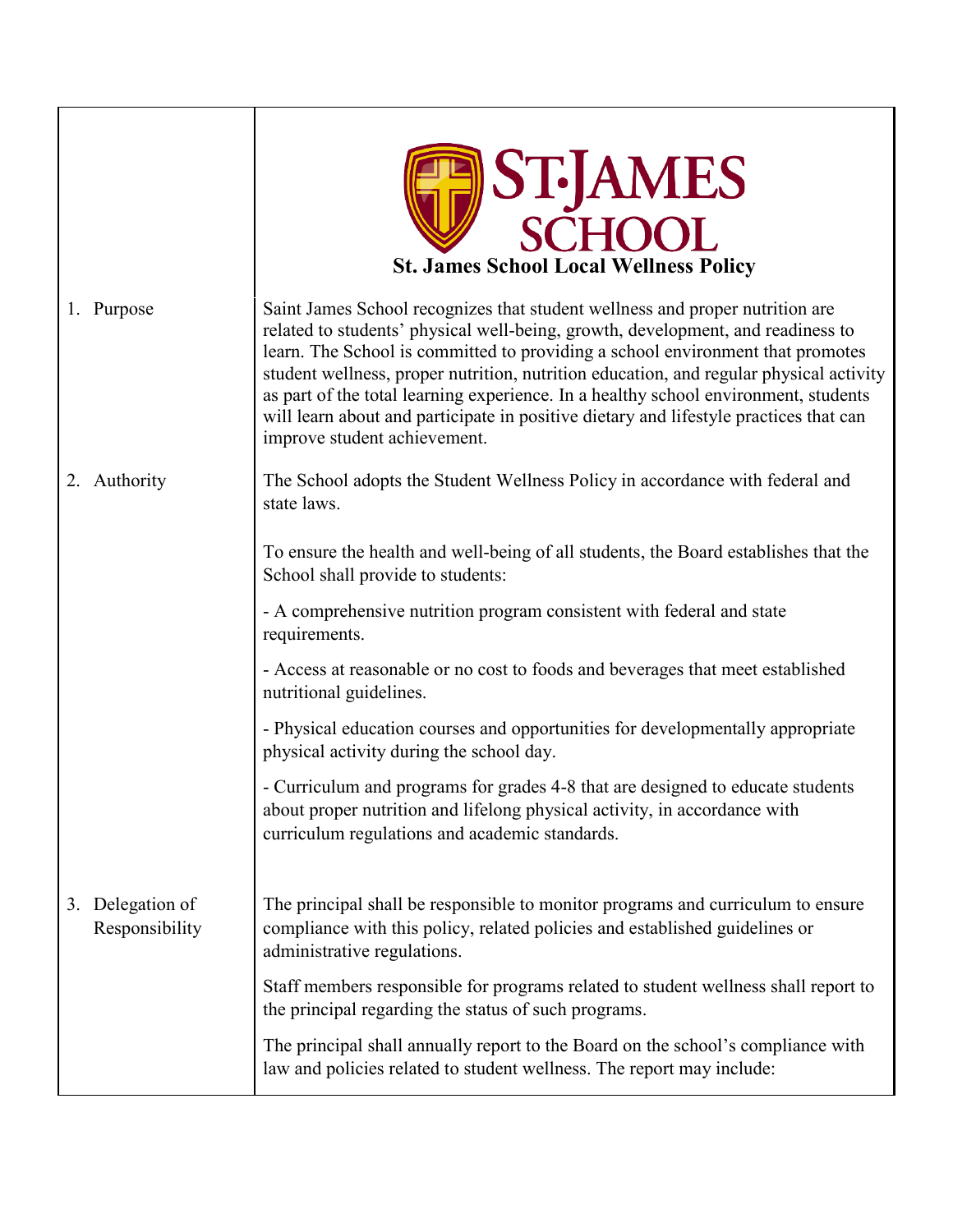|                  | Assessment of school environment regarding student wellness issues.                                                                                                                                                                                                                                                                                                                                                                                                                                                                                                                                                                               |
|------------------|---------------------------------------------------------------------------------------------------------------------------------------------------------------------------------------------------------------------------------------------------------------------------------------------------------------------------------------------------------------------------------------------------------------------------------------------------------------------------------------------------------------------------------------------------------------------------------------------------------------------------------------------------|
|                  | } Evaluation of food services program.                                                                                                                                                                                                                                                                                                                                                                                                                                                                                                                                                                                                            |
|                  | Review of all foods and beverages provided in schools for compliance with<br>established nutrition guidelines.                                                                                                                                                                                                                                                                                                                                                                                                                                                                                                                                    |
|                  | $\{\ \}$ Listing of activities and programs conducted to promote nutrition and<br>physical activity.                                                                                                                                                                                                                                                                                                                                                                                                                                                                                                                                              |
|                  | } Recommendations for policy and/or program revisions.                                                                                                                                                                                                                                                                                                                                                                                                                                                                                                                                                                                            |
|                  | Suggestions for improvement in specific areas                                                                                                                                                                                                                                                                                                                                                                                                                                                                                                                                                                                                     |
|                  | } Feedback received from school staff, students, parents/guardians, and<br>community members.                                                                                                                                                                                                                                                                                                                                                                                                                                                                                                                                                     |
| Guidelines<br>4. |                                                                                                                                                                                                                                                                                                                                                                                                                                                                                                                                                                                                                                                   |
|                  | The principal, Head of School, the supporting Board of Directors shall conduct an<br>assessment at least once every three $(3)$ years on the contents and implementation<br>of this policy as part of a continuous improvement process to strengthen the policy<br>and ensure successful implementation. This triennial assessment shall be made<br>available to the public in an accessible and easily understood manner via either the<br>school website, student handbooks, newsletters, posted notices and/or other<br>efficient communication methods and include:                                                                           |
|                  | 1. The extent to which the school is in compliance with law and policies related to<br>school wellness.                                                                                                                                                                                                                                                                                                                                                                                                                                                                                                                                           |
|                  | 2. A description of the progress made by the Board in attaining the goals of this<br>policy.                                                                                                                                                                                                                                                                                                                                                                                                                                                                                                                                                      |
|                  | At least once every three $(3)$ years, the school may update or modify this policy as<br>needed, based on the results of the most recent triennial assessment and/or as<br>school and community needs and priorities change; wellness goals are met; new<br>health science is proven, information and technologies emerge; and new federal or<br>state guidance or standards are issued.                                                                                                                                                                                                                                                          |
|                  | The school may annually inform and update the public, including<br>parents/guardians, students and others in the community, about the contents,<br>updates and implementation of this policy via either the school website, student<br>handbooks, newsletters, posted notices and/or other efficient communication<br>methods. This annual notification shall include information on how to access the<br>School Wellness policy; information about the most recent triennial assessment;<br>information on how to participate in the development, implementation and<br>periodic review and update of the School Wellness policy; and a means of |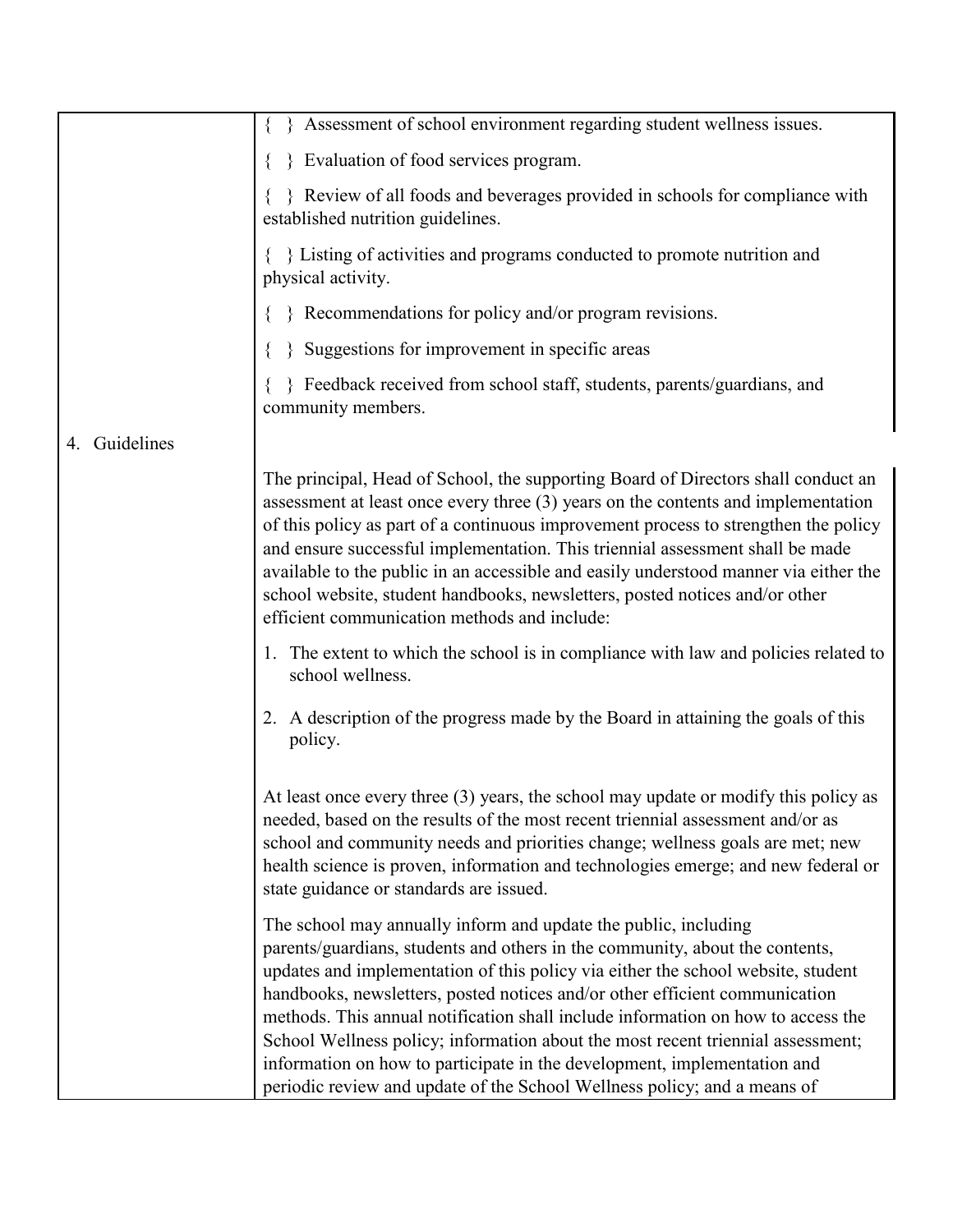contacting Wellness Committee leadership.

## Recordkeeping

The school shall retain records documenting compliance with the requirements of the School Wellness policy, which shall include:

- 1. The written School Wellness policy.
- 2. Documentation demonstrating that the school has informed the public, on an annual basis, about the contents of the School Wellness policy and any updates to the policy.
- 3. Documentation of efforts to review and update the School Wellness policy, including who is involved in the review and methods used by the school to inform the public of their ability to participate in the review.

## Wellness Committee

The district will establish a Wellness Committee comprised of, but not necessarily limited to, at least one (1) of each of the following: Board member, an administrator or dean, a kitchen/food service representative, a parent/guardian of student or graduate, an enrolled student, school health professional, physical education teacher and member of general public (a relative of a current or past student will suffice). It shall be the goal that committee membership will include representatives from the school building and reflect the diversity of the school community.

The Wellness Committee shall serve as an advisory committee regarding student health issues and shall be responsible for developing, implementing and periodically reviewing and updating a School Wellness policy that complies with law to recommend to the Board for adoption.

The Wellness Committee shall review and consider evidence-based strategies and techniques in establishing goals for nutrition education and promotion, physical activity and other school based activities that promote student wellness as part of the policy development and revision process, which can be at anytime with the concent of the majority of the members of the committee.

## Nutrition Education

The goal of nutrition education is to teach, encourage and support healthy eating by students. Promoting student health and nutrition enhances readiness for learning and increases student achievement. Nutrition education will be provided within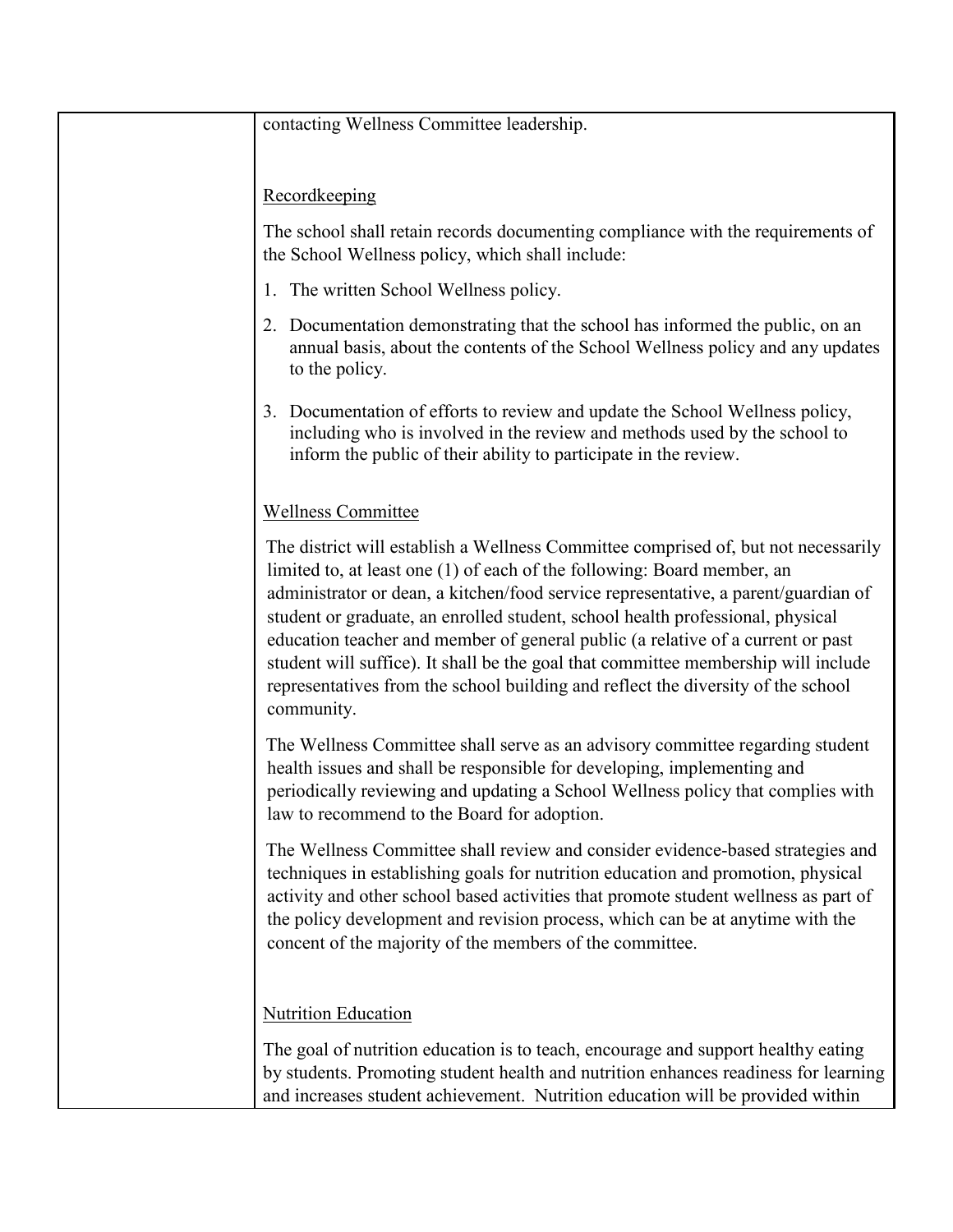| the sequential, comprehensive health education program with a positive health<br>outcome worked into the curriculum in accordance with the academic standards<br>for Health, Safety and Physical Education, and Family and Consumer Sciences.                                                                                                                                                                                                                                                                                             |
|-------------------------------------------------------------------------------------------------------------------------------------------------------------------------------------------------------------------------------------------------------------------------------------------------------------------------------------------------------------------------------------------------------------------------------------------------------------------------------------------------------------------------------------------|
| { } Nutrition education shall provide all students with the knowledge and skills<br>needed to lead healthy lives.                                                                                                                                                                                                                                                                                                                                                                                                                         |
| } Nutrition education lessons and activities shall be age-appropriate.                                                                                                                                                                                                                                                                                                                                                                                                                                                                    |
| } Nutrition curriculum shall be behavior focused.                                                                                                                                                                                                                                                                                                                                                                                                                                                                                         |
| School food service and nutrition education classes shall cooperate to create a<br>learning laboratory.                                                                                                                                                                                                                                                                                                                                                                                                                                   |
| $\{\ \}$ Nutrition education shall be integrated into other subjects to complement but<br>not replace academic standards based on nutrition education.                                                                                                                                                                                                                                                                                                                                                                                    |
| $\{\ \}$ Lifelong lifestyle balance shall be reinforced by linking nutrition education<br>and physical activity.                                                                                                                                                                                                                                                                                                                                                                                                                          |
| $\{\ \}$ The staff responsible for providing nutrition education shall be properly<br>trained and prepared and shall participate in appropriate professional development.                                                                                                                                                                                                                                                                                                                                                                 |
| School staff shall cooperate with agencies and community organizations to<br>provide opportunities for appropriate student projects related to nutrition.                                                                                                                                                                                                                                                                                                                                                                                 |
| { } Consistent nutrition messages shall be disseminated throughout the school,<br>classrooms, cafeteria, homes, and community.                                                                                                                                                                                                                                                                                                                                                                                                            |
| $\{\ \}$ Nutrition education shall extend beyond the school environment by engaging<br>and involving families and communities.                                                                                                                                                                                                                                                                                                                                                                                                            |
| <b>Nutrition Promotion</b>                                                                                                                                                                                                                                                                                                                                                                                                                                                                                                                |
| Nutrition promotion and education positively influence lifelong eating behaviors<br>by using evidence-based techniques and nutrition messages, and by creating food<br>environments that encourage healthy nutrition choices and encourage participation<br>in school meal programs.                                                                                                                                                                                                                                                      |
| The school will promote nutrition through the implementation of cooking<br>classes with our partners at Vetri Communit Kitchen as well as nutrition education<br>classes that go along with health and physical education classes. Activities may<br>include, but not be limited to, the initiation/maintenance of school gardens,<br>cooking and taste-testing of whole foods with Vetri in the community room,<br>nutrition classes to be carried out in classrooms, and the incorporation of local<br>foods into school meal programs. |
| The staff will cooperate with agencies and community organizations to                                                                                                                                                                                                                                                                                                                                                                                                                                                                     |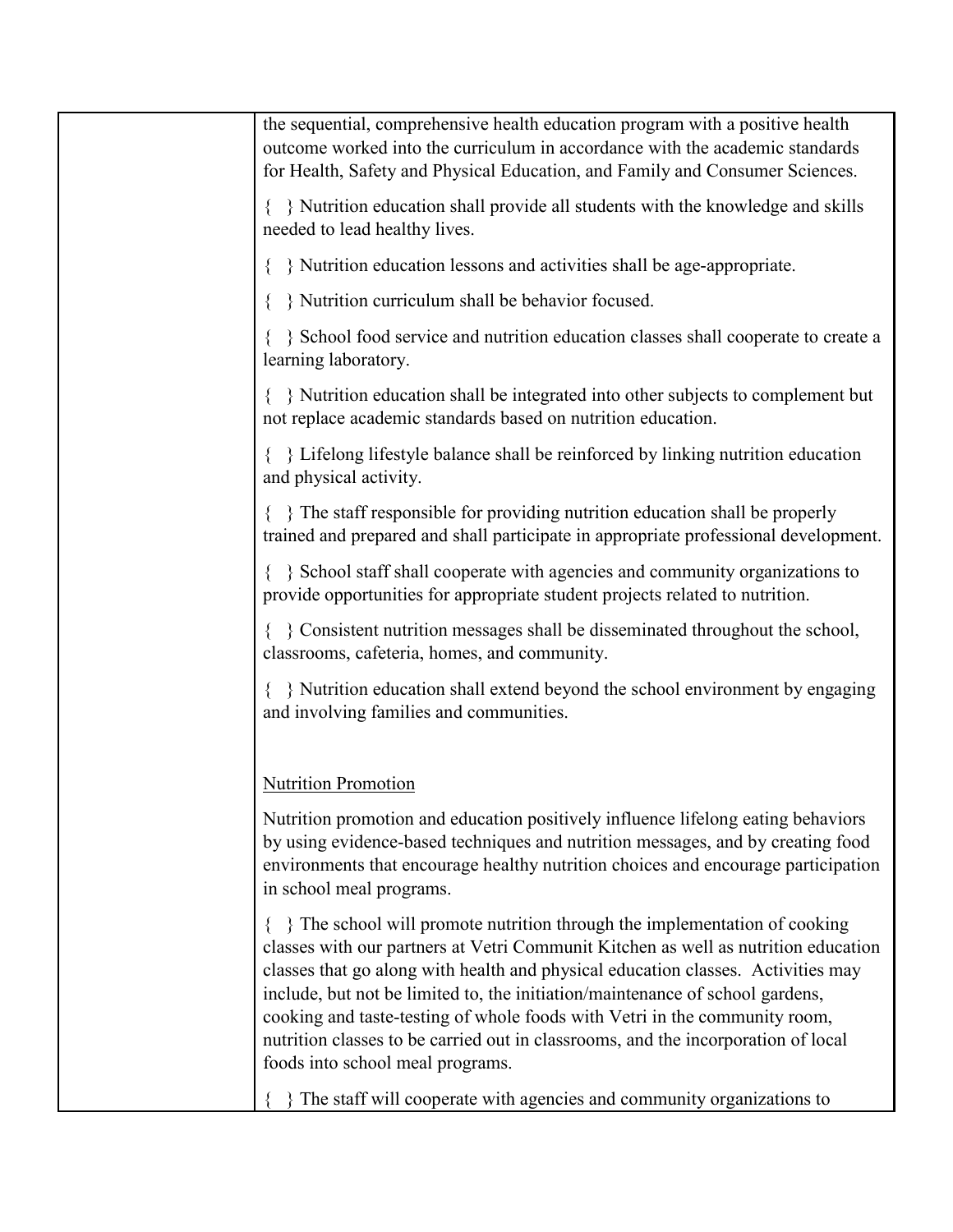{ } The school will only serve the students balanced meals to encourage consumption of more whole grains, fruits, vegetables and legumes, and to decrease food waste. { } Consistent nutrition messages shall be disseminated and displayed throughout the school, classrooms, community room and nurses station. { } Consistent nutrition messages shall be demonstrated by avoiding use of unhealthy food items in the meal program. { } The school will offer resources about health and nutrition to encourage parents/guardians to provide healthy meals for their children. Physical Activity { } The School shall strive to provide opportunities for developmentally appropriate physical activity during the school day for all students. { } Physical education classes shall be the means through which all students learn and practice developmentally appropriate skills and knowledge necessary for lifelong, health-enhancing physical activity. { } The School shall determine how it will contribute to the effort to provide students opportunities to accumulate at least thirty minutes of age-appropriate physical activity on all or most days of the week. That time will include physical activity outside the school environment, such as outdoor play at home, sports, etc. { } Students shall participate daily in a variety of age-appropriate physical activities designed to achieve optimal health, wellness, fitness, and performance benefits. { } Age-appropriate physical activity opportunities, such as recess; clubs; intramurals; and interscholastic athletics, shall be provided to meet the needs and interests of all students, in addition to planned physical education. { } A physical and social environment that encourages safe and enjoyable activity for all students shall be maintained. { } Extended periods of student inactivity, two (2) hours or more, shall be discouraged. { } After-school programs shall provide developmentally appropriate physical activity for participating children. { } The School shall partner with parents/guardians and community members to

provide opportunities for appropriate student projects related to nutrition, like the

garden and our share table open to the community.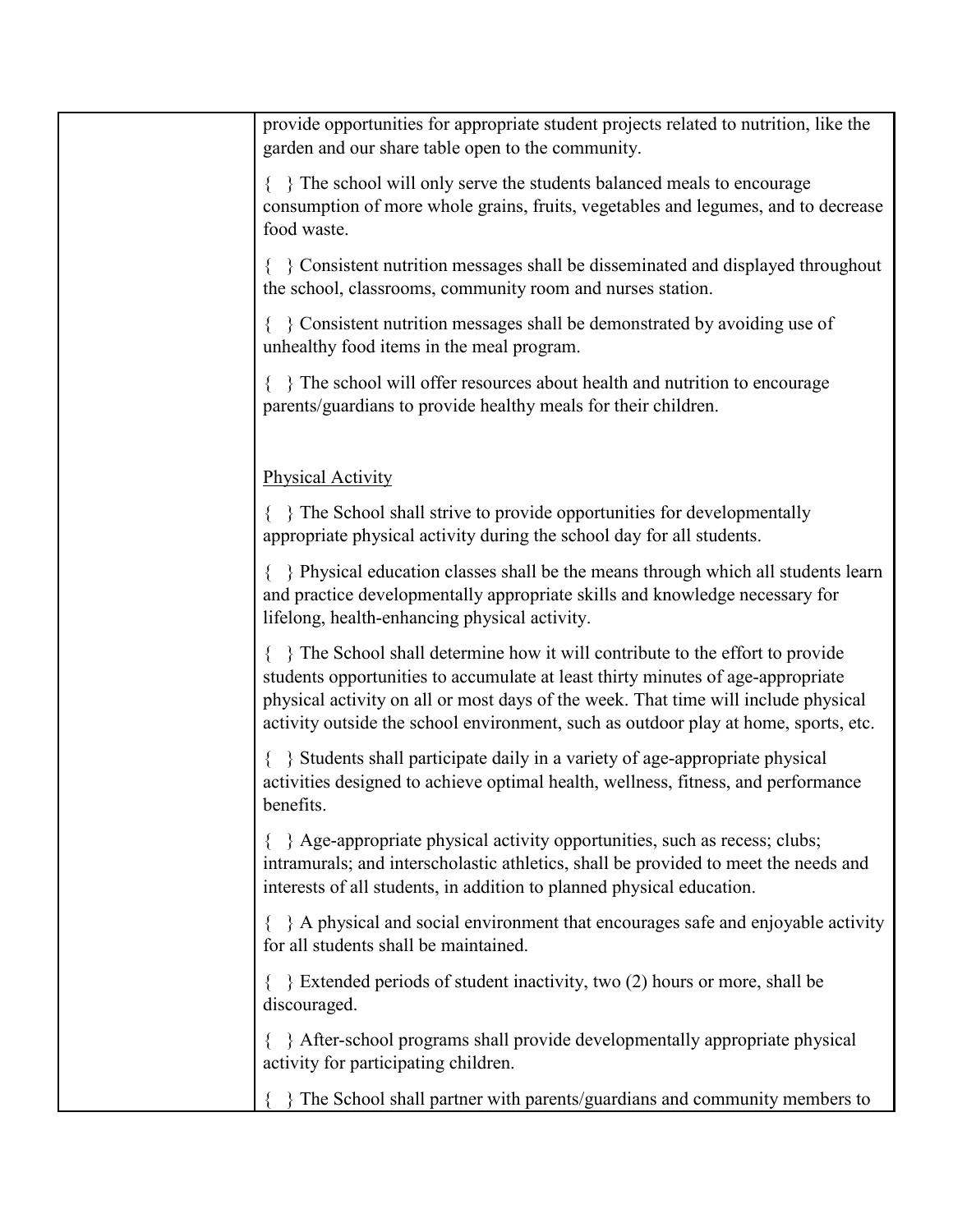| institute programs that support physical activity.                                                                                                                                                                                                  |
|-----------------------------------------------------------------------------------------------------------------------------------------------------------------------------------------------------------------------------------------------------|
| } Physical activity shall not be used as a form of punishment.                                                                                                                                                                                      |
|                                                                                                                                                                                                                                                     |
| <b>Physical Education</b>                                                                                                                                                                                                                           |
| $\{\ \}$ Quality physical education instruction that promotes lifelong physical activity<br>and provides instruction in the skills and knowledge necessary for lifelong<br>participation shall be provided.                                         |
| A comprehensive physical education course of study that focuses on<br>providing students the skills, knowledge and confidence to participate in lifelong,<br>health-enhancing physical activity shall be implemented.                               |
| $\{\ \}$ A varied and comprehensive curriculum that leads to students becoming and<br>remaining physically active for a lifetime shall be provided in the physical<br>education program.                                                            |
| $\{\ \}$ A sequential physical education program consistent with curriculum<br>regulations and Health, Safety and Physical Education academic standards shall be<br>developed and implemented. All students must participate in physical education. |
| Adequate amounts of planned instruction shall be provided in order for<br>students to achieve the proficient level for the Health, Safety and Physical<br>Education academic standards.                                                             |
| { } Students shall be moderately to vigorously active as much time as possible<br>during a physical education class. Documented medical conditions and disabilities<br>shall be accommodated during class.                                          |
| } Safe and adequate equipment, facilities and resources shall be provided for<br>physical education courses.                                                                                                                                        |
| } Physical education classes shall have a teacher-student ratio comparable to<br>those of other courses.                                                                                                                                            |
| } Physical activity shall not be used as a form of punishment.                                                                                                                                                                                      |
| <b>Other School Based Activities</b>                                                                                                                                                                                                                |
| } Students shall be provided a clean and safe meal environment.                                                                                                                                                                                     |
| Students shall be provided adequate time to eat: ten (10) minutes sit down<br>time for breakfast; twenty (20) minutes sit down time for lunch.                                                                                                      |
| } Meal periods shall be scheduled at appropriate hours, as defined by the<br>government.                                                                                                                                                            |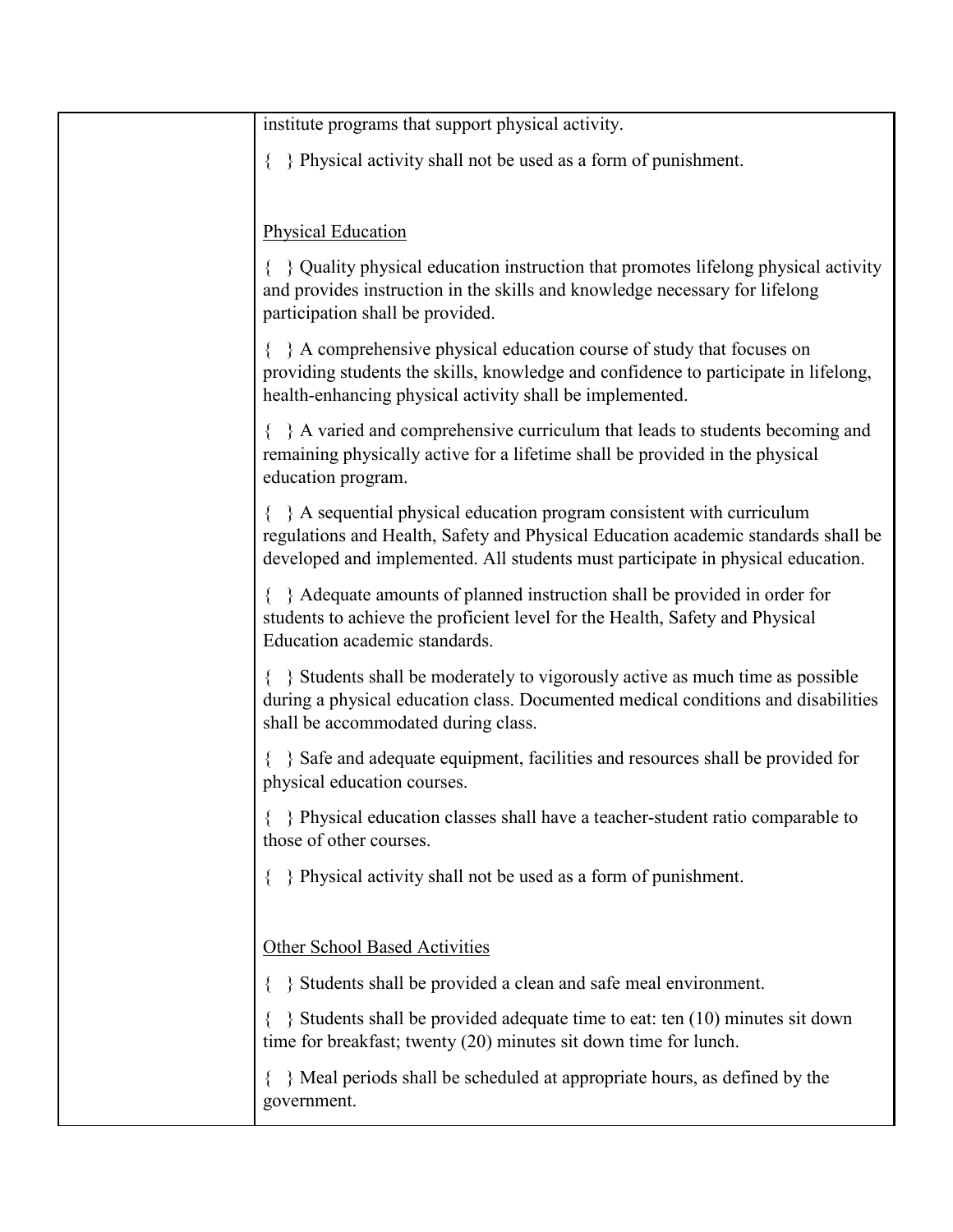| { } Drinking water shall be available at all meal periods and throughout the<br>school day.                                                                                                                                   |
|-------------------------------------------------------------------------------------------------------------------------------------------------------------------------------------------------------------------------------|
| $\{\ \}$ Students shall have access to hand washing or sanitizing before meals and<br>snacks.                                                                                                                                 |
| $\{\ \}$ Professional development shall be provided for school nutrition staff.                                                                                                                                               |
| Access to the food service operation shall be limited to authorized staff.                                                                                                                                                    |
| } Nutrition content of school meals shall be available to students and parents/<br>guardians upon request.                                                                                                                    |
| $\{\ \}$ To the extent possible, the School shall utilize available funding and outside<br>programs to enhance student wellness.                                                                                              |
| Food shall not be used in the schools as a reward or punishment.                                                                                                                                                              |
| { } The School shall provide appropriate training to all staff on the components of<br>the Student Wellness Policy.                                                                                                           |
| { } Goals of the Student Wellness Policy shall be considered in planning all<br>school based activities.                                                                                                                      |
| Fundraising projects submitted for approval shall be supportive of healthy<br>eating and student wellness.                                                                                                                    |
| Administrators, teachers, food service personnel, students, parents/guardians,<br>and community members shall be encouraged to serve as positive role models<br>through school programs, communications and outreach efforts. |
| $\{\ \}$ The School shall support the efforts of parents/guardians to provide a healthy<br>diet and daily physical activity for children by communicating relevant<br>information through various methods.                    |
| <b>Nutrition Guidelines</b>                                                                                                                                                                                                   |
| All foods available in the school during the school day shall be offered to students<br>with consideration for promoting student health and reducing childhood obesity.                                                       |
| Foods provided through the National School Lunch or School Breakfast Programs<br>shall comply with federal nutrition standards under the School Meals Initiative.                                                             |
| Foods brought in by students from outside the school will not be allowed unless<br>medically necessary.                                                                                                                       |
|                                                                                                                                                                                                                               |
| Competitive Foods/Beverages-                                                                                                                                                                                                  |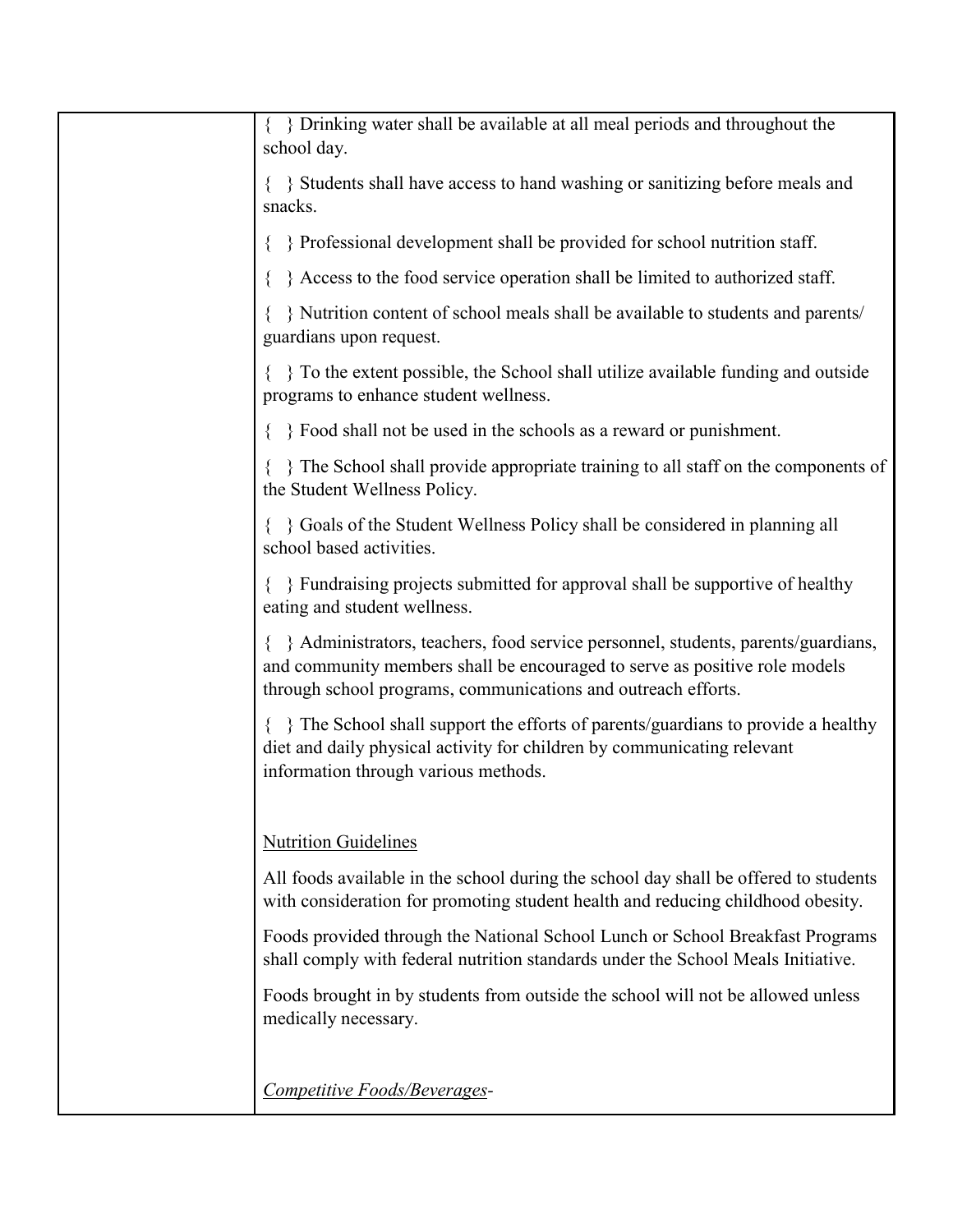At this time, no competitive foods and beverages are available to students, as no outside food is allowed to be on school campus within normal operating hours (a school day being defined as the period from midnight before school begins until thirty (30) minutes after the end of the official school day.)

In the event that the school will seel competitive foods/beverages, they will all need to meet or exceed the established federal nutrition standards (USDA Smart Snacks in School). These standards shall apply in all locations and through all services where foods and beverages are sold to students, which may include, but are not limited to: a la carte options in cafeterias, vending machines, school stores, snack carts and fundraisers.

## *Non-Sold Competitive Foods –*

Non-sold competitive foods or beverages will not be allowed to be used as a reward or special treatment for any students on campus within normal operating hours (a school day being defined as the period from midnight before school begins until thirty (30) minutes after the end of the official school day.) Unless the reward is an activity that promotes a positive nutrition message (e.g., guest chef, field trip to a farm or farmers market, etc.).

• Rewards and Incentives:

Foods and beverages shall not be used as a reward for classroom or school activities unless the reward is an activity that promotes a positive nutrition message (e.g., guest chef, field trip to a farm or farmers market, etc.).

• Classroom Parties and Celebrations:

Classroom parties/celebrations with food/beverages shall be limited to no more than one (1) per month in each classroom.

Parents/Guardians shall be informed through newsletters or other efficient communication methods that foods/beverages should only be brought in when requested for scheduled parties or unless they have permission from the school ahead of time.

Marketing/Contracting –

At this time, no competitive foods and beverages are marketed or promoted to students on the school campus.

If this changes, any foods and beverages marketed or promoted to students on the school campus during the school day shall meet or exceed the established federal nutrition standards (USDA Smart Snacks in School) and comply with established